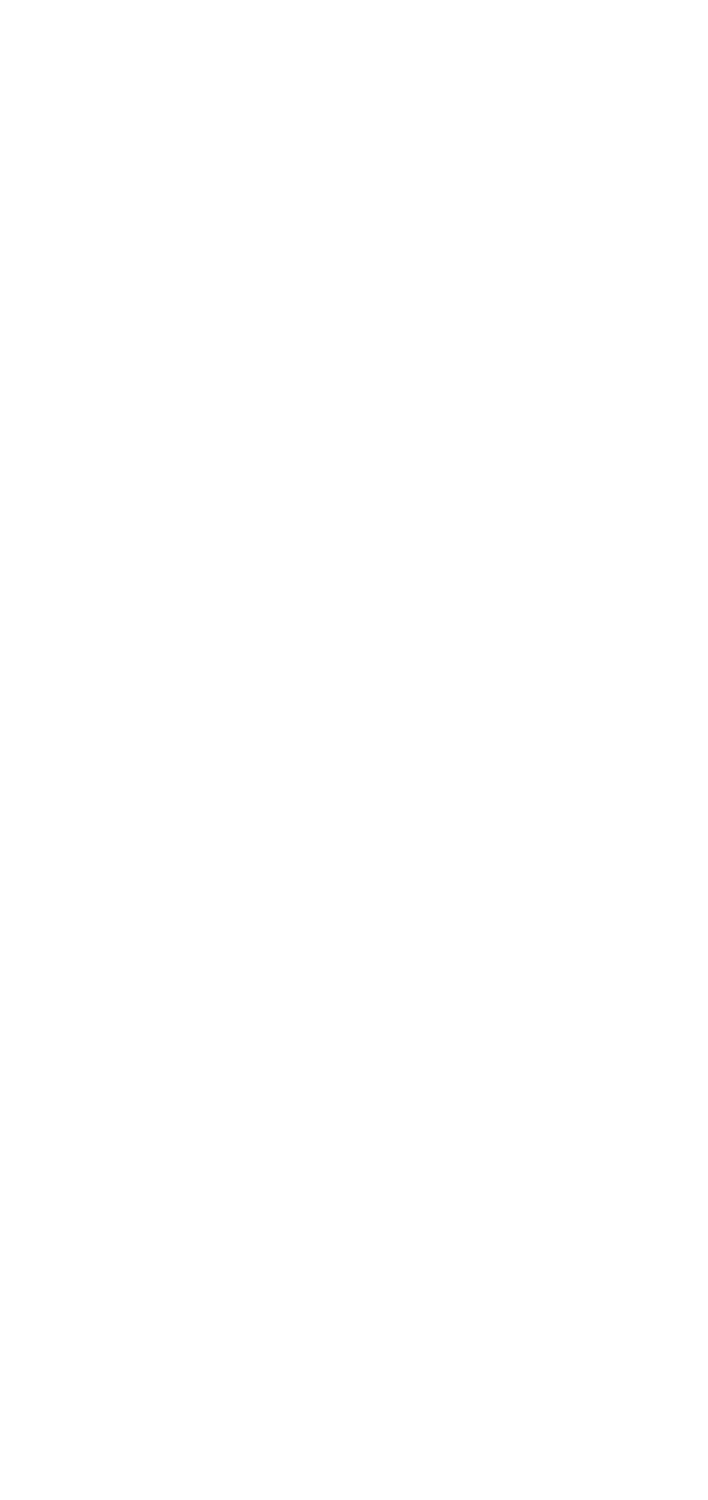## **CONTENTS**

| Clause |                                 | Page           |
|--------|---------------------------------|----------------|
| 1      | Using your Get Set Loan         | 1              |
| 2      | Interest and other charges      | 1              |
| 3      | Fees and Charges                | $\overline{2}$ |
| 4      | Statements                      | 3              |
| 5      | Higher interest charges         | 3              |
| 6      | Review                          | 3              |
| 7      | Minimum repayments              | 4              |
| 8      | Repayment on demand             | 4              |
| 9      | Transactions                    | 4              |
| 10     | Variation                       | 5              |
| 11     | GST                             | 6              |
| 12     | National Credit Code            | 7              |
| 13     | Joint accounts                  | 8              |
| 14     | Applicable law                  | 9              |
| 15     | Appropriate use of our services | 9              |
| 16     | Privacy Statement               | 9              |
| 17     | Our reporting obligations       | 9              |
| 18     | Problems, errors and complaints | 10             |
| 19     | Meaning of words                | 11             |

## **[INFORMATION STATEMENT](#page-16-0)**

| Things you should know about your |    |
|-----------------------------------|----|
| proposed credit contract          | 13 |
| The contract                      | 13 |
| Insurance                         | 15 |
| General                           | 16 |
|                                   |    |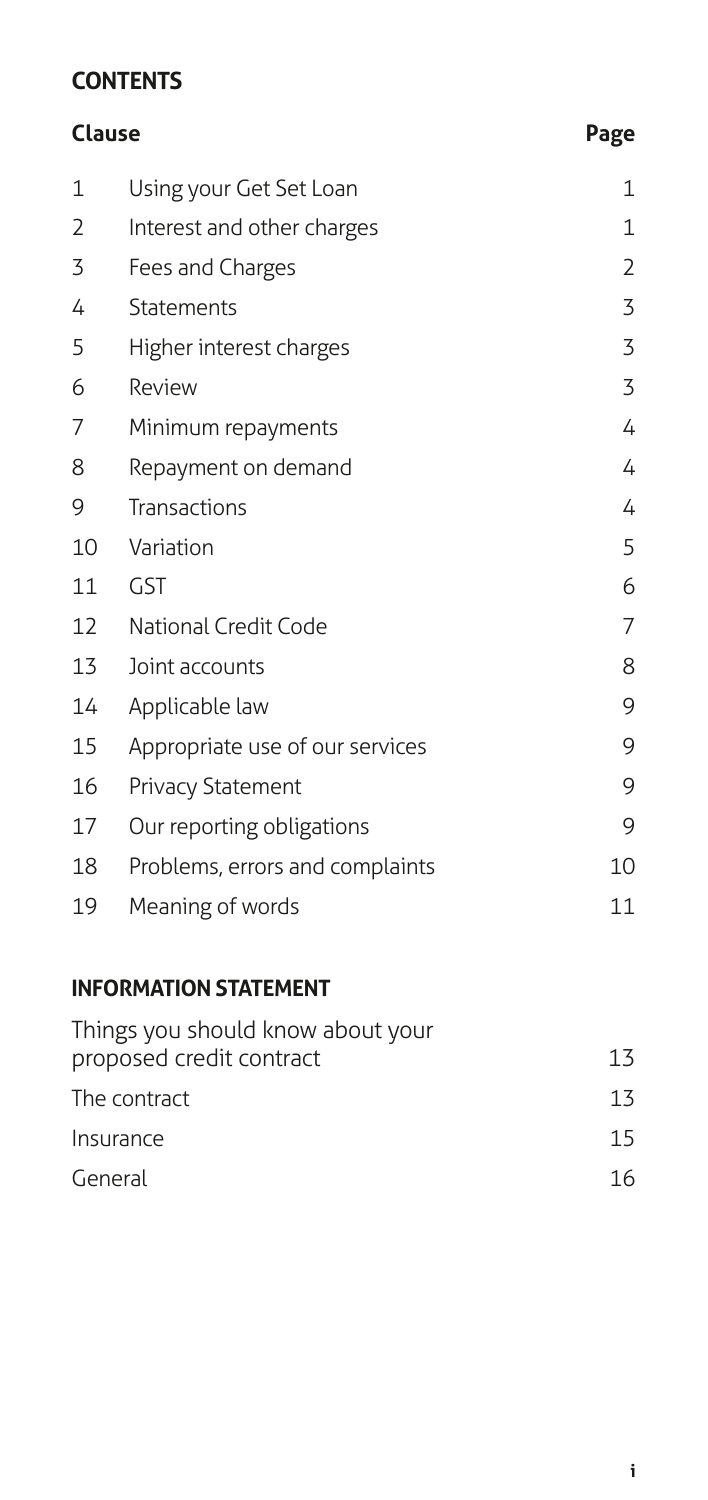#### **IMPORTANT NOTE.**

This document does not contain all the terms of your agreement or all of the information we are required by law to give you before the agreement is made. Further terms and information are in the *Offer,* the BankSA Transaction, Savings and Investment Accounts – Banking Services Terms and Conditions and General Information booklet and the BankSA Transaction, Savings and Investment Accounts – Fees and Charges and how to minimise them booklet.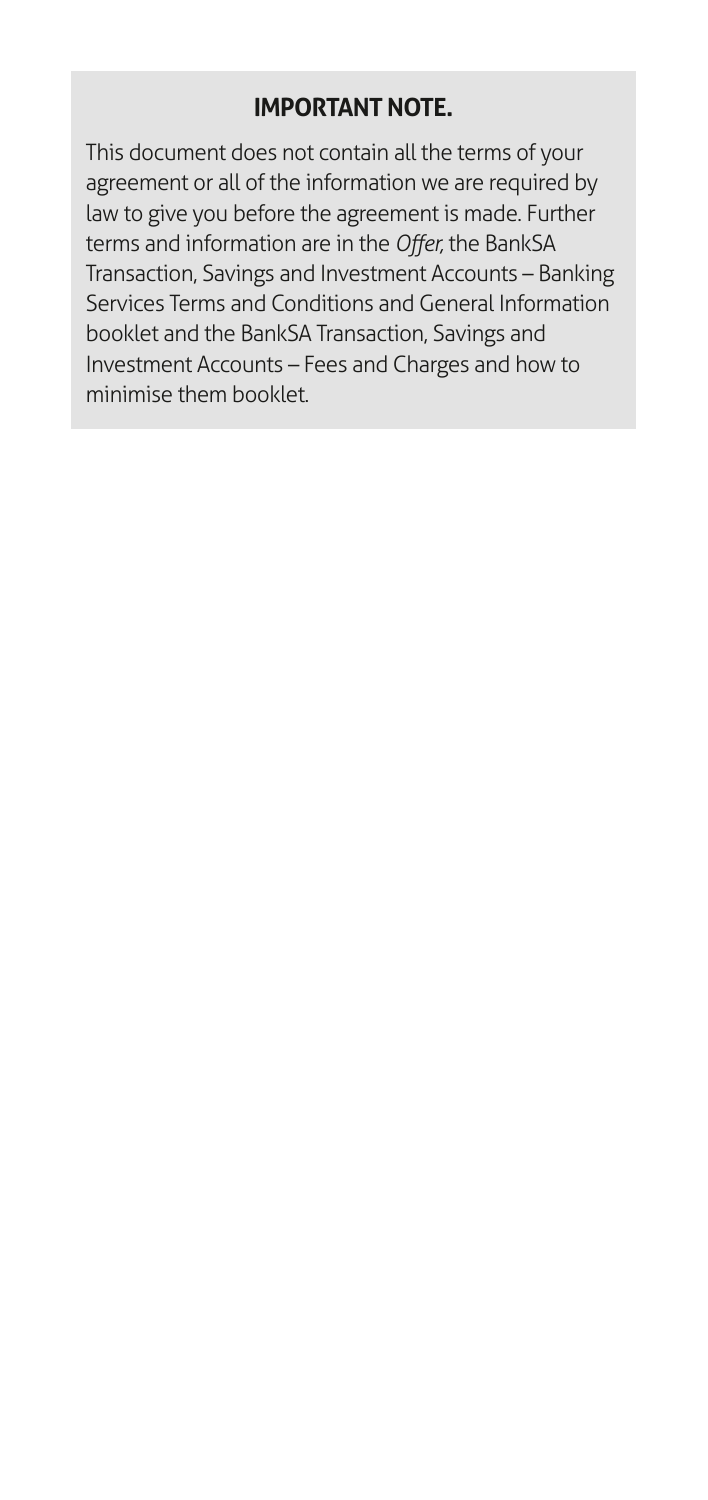## <span id="page-4-0"></span>**ABOUT THIS AGREEMENT.**

The agreement for this loan consists of four documents:

- The BankSA Get Set Loan Offer
- BankSA Get Set Loan Agreement General Terms and **Conditions**
- BankSA Transaction, Savings and Investment Accounts Banking Services Terms and Conditions General Information
- BankSA Transaction, Transaction, Savings & Investment Accounts Fees & Charges and How to Minimise Them

They should be read together.

## **BANKSA GET SET LOAN AGREEMENT GENERAL TERMS AND CONDITIONS.**

The meaning of words printed *like this* and some other key words is explained in the section entitled "Meaning of words" at the end of these terms and conditions.

At the back of this booklet (in addition to the terms and conditions of this agreement) there is also a description of your major rights and obligations under the National Credit Code.

## **1 USING YOUR GET SET LOAN**

We make the funds available to you through an account (your account). You agree to the terms and conditions applicable to that account.

You must not allow the *credit limit* on your account to be exceeded without our approval. If the *credit limit* is exceeded without our approval, you must immediately repay the excess.

You must also comply with the conditions that apply to the use of your account or any card connected to it. Those conditions (*including*, but not limited to, any applicable fees) form part of this agreement.

Please refer to the BankSA Transaction, Savings and Investment Accounts – Banking Services Terms and Conditions and General Information booklet and the BankSA Transaction, Savings and Investment Accounts – Fees and Charges and how to minimise them booklet.

## **2 INTEREST AND OTHER CHARGES**

## **Interest**

You must pay us interest charges for each day on the balance *owing on your account* for the end of that day if it is a debit balance.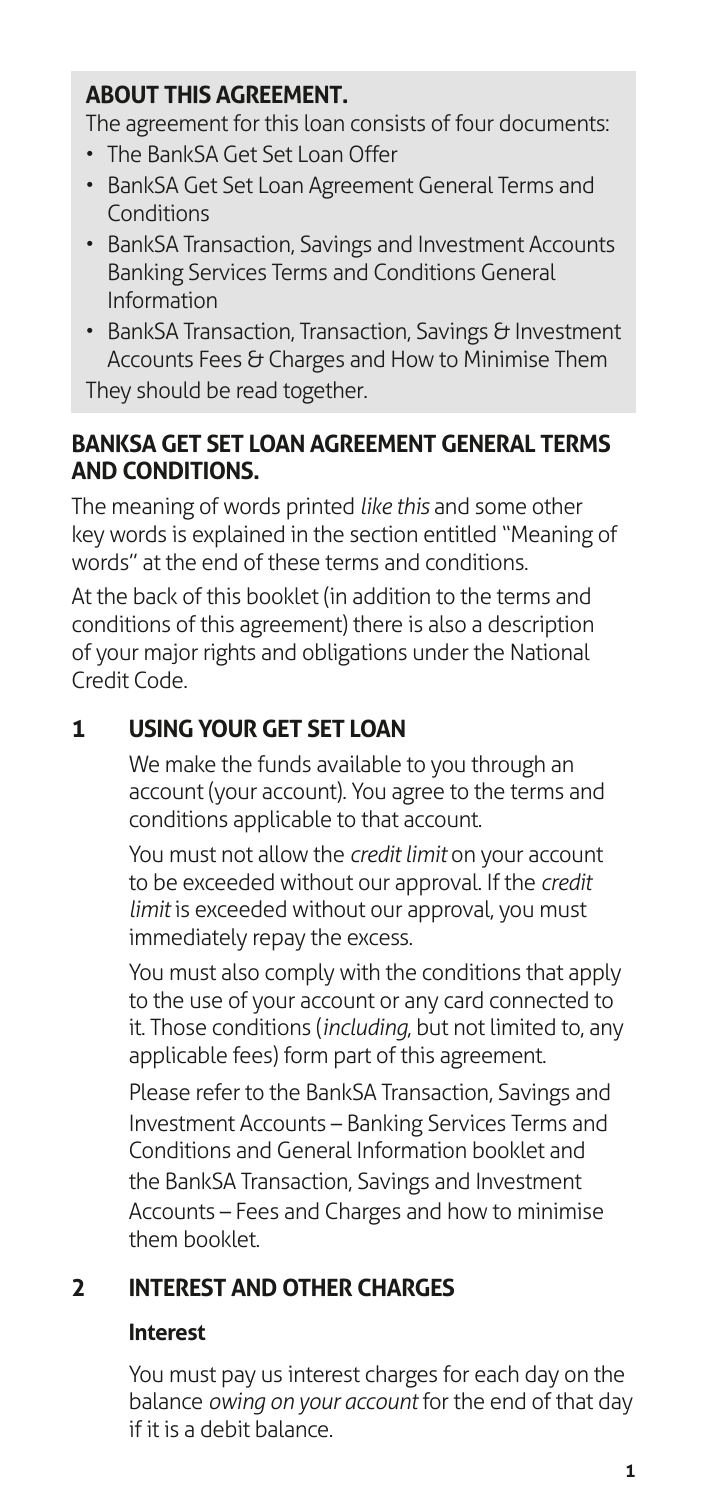<span id="page-5-0"></span>Interest charges are calculated daily at the *annual percentage rate* set out in the *Offer* on the basis of a 365 day year (*including* a leap year).

The interest charges accrue daily and are debited to your account in arrears at the end of each month in which they accrue.

Any amount on which interest is charged at the *default rate* under clause 5 is excluded from the *balance owing on your account* for the purpose of this clause. We charge interest instead on that amount under clause 5.

#### **Variation to** *annual percentage rate*

We may change the *annual percentage rate* at any time. The *annual percentage rate* shown in the *Offer* is current at the *disclosure date*.

We notify you in writing or by a newspaper advertisement on or before the date of any change in your *annual percentage rate*.

**Information on current interest rates for your Get Set Loan is available from your nearest branch and is available on request by calling 13 13 76.**

## **3 FEES AND CHARGES**

 **Enforcement expenses may become payable under this agreement in the event of a breach.**

#### **You must pay us:**

- (a) all fees and charges in the circumstances indicated in the *Offer* and any changed or new fee or charge notified to you; and
- (b) an amount equal to any government charges and duties on receipts and withdrawals under this agreement, calculated in accordance with the relevant legislation. These are payable whether or not you are primarily liable for such charges and duties;
- (c) when we ask, any reasonable expenses we reasonably incur in enforcing this agreement.

You authorise us to debit any of these amounts to your account. We may do so on or after the date we pay them or the date they become due or payable by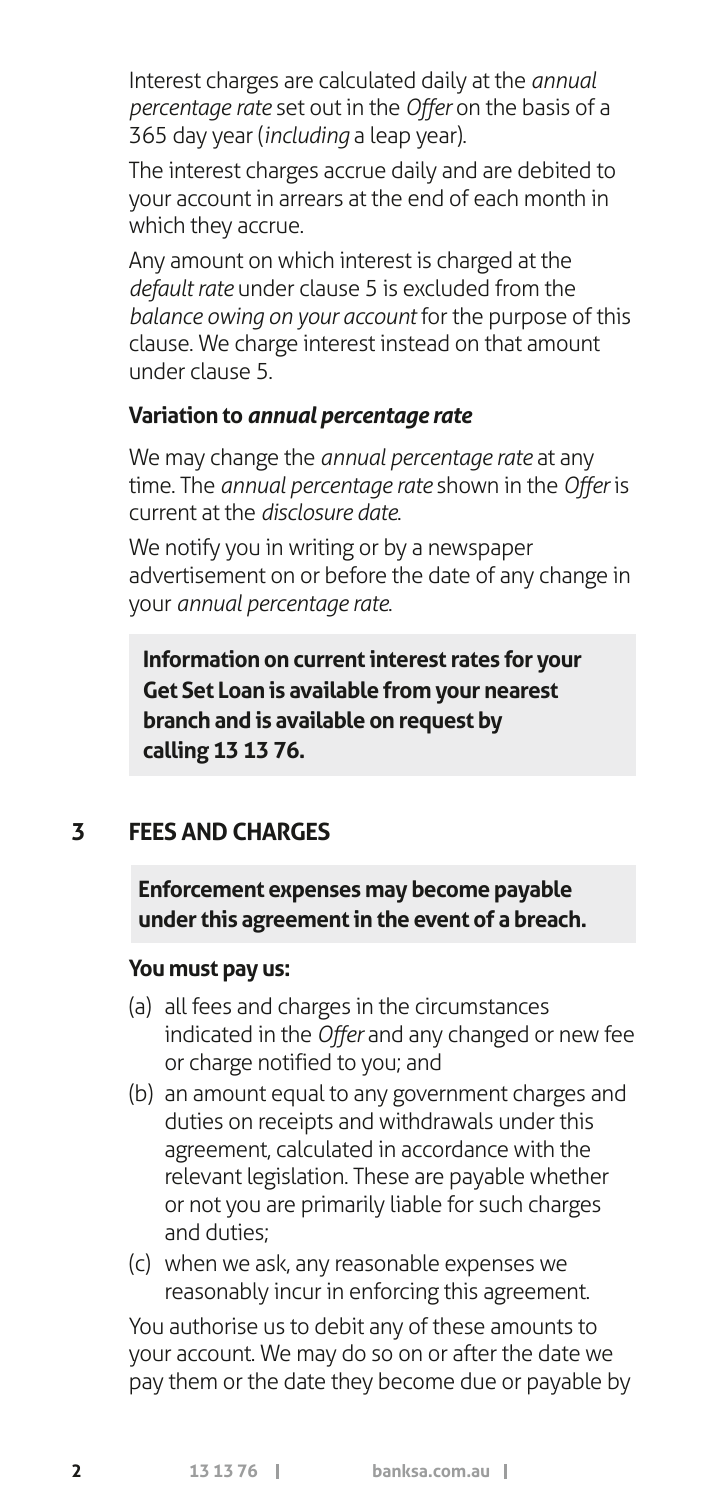<span id="page-6-0"></span>you or us (whichever is earlier). We need not notify you first.

Information on current standard fees and charges is available on request by visiting a branch or calling 13 13 76.

## **Variations to fees and charges**

The fees and charges shown in the *Offer* are current at the *disclosure date*.

## **4 STATEMENTS**

We send you a statement of your account at least once every month.

You should check the entries on your statement carefully and promptly report any error or unauthorised transaction to us as soon as practicable and before the due date for payment on the statement.

## **5 HIGHER INTEREST CHARGES**

#### **Under this agreement a** *default rate* **of interest may be charged when payments are in default.**

We may charge interest at a higher rate – the *default rate* described in the *Offer* – on:

- (a) a minimum repayment required (see clause 7) while it is overdue; and
- (b) any amount after the date it becomes due for payment under clause 8; and
- (c) any excess you must repay under clause 1 (second paragraph).

These interest charges are calculated daily on the basis of a 365 day year (*including* in a leap year). They accrue daily and are debited to your account in arrears at the end of each month in which they accrue.

## **6 REVIEW**

We may carry out a review of your account at least annually. You must give us any information we reasonably ask for concerning your financial position and your performance under this agreement.

We may reduce the *credit limit* or stop providing further credit as we choose. If we do so, we tell you in writing.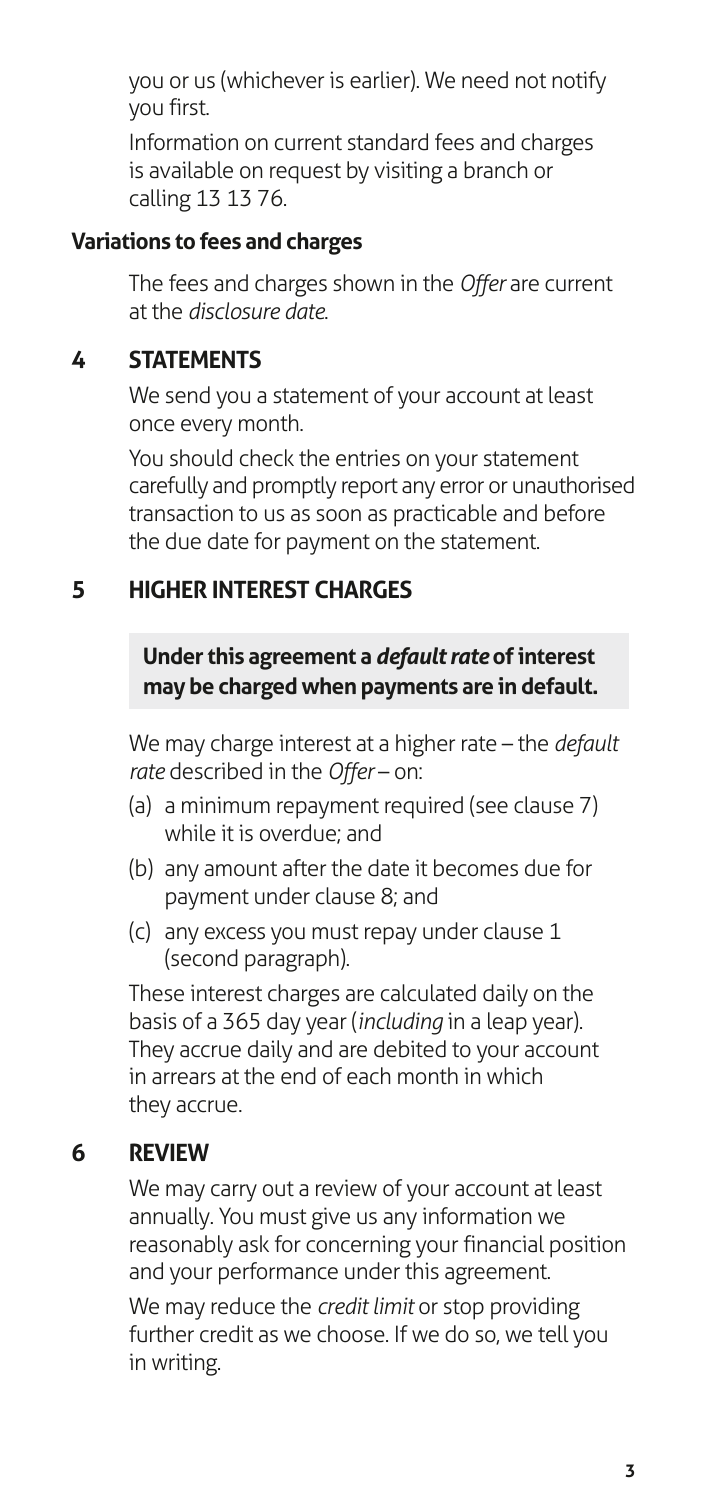## <span id="page-7-0"></span>**7 MINIMUM REPAYMENTS**

You are required to make a minimum payment each month by the due date set out on the monthly statement of your account. The required minimum repayment is the greater of:

- $•$  \$50.00, or
- 1.25% of the balance outstanding at the statement date plus the total of the interest charges and the monthly administration fee debited to your account during the statement period.

If the closing balance outstanding is less than \$50.00, you must pay it in full.

You are responsible for paying all amounts shown on the statement, but you need not pay the entire *balance owing on your account* each month unless the closing balance outstanding is \$50 or less in that month.

You must pay any minimum repayment by the due date and you may pay more or all of the *balance owing on your account* if you wish.

Your obligation to make minimum repayments in this clause does not affect your obligation to repay the whole or part of the *total amount owing* on our demand under clause 8.

#### **8 REPAYMENT ON DEMAND**

We may demand that you repay the whole or part of the *total amount owing* at any time. You must repay in full the amount we demand at the time we specify in the demand.

You acknowledge that there is no agreement, arrangement or understanding between you and us that we may demand repayment only when a particular event occurs or does not occur.

If we have demanded repayment of the whole or part of the *total amount owing*, unless the amount owing is genuinely in dispute, we may use any money you have in another account with us towards repaying that amount (this is known as "combining accounts"). We may combine accounts without giving you any notice, but we will tell you afterwards.

## **9 TRANSACTIONS**

We may assign any date we consider appropriate to a debit or credit to your account (except that, in the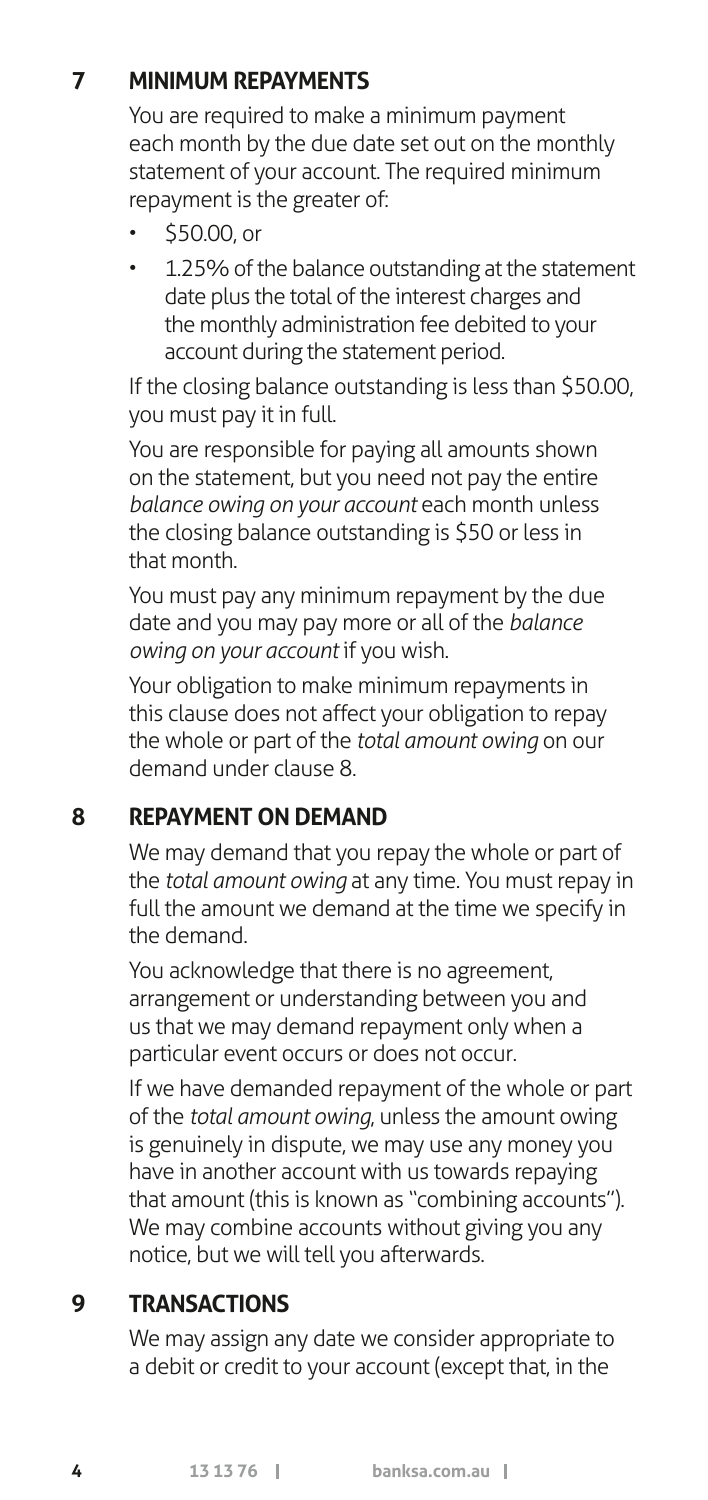<span id="page-8-0"></span>case of a debit, the date must not be earlier than the date on which the relevant transaction occurs). However, we credit payments to your account as soon as practicable after we receive them. This is not necessarily the same day that you pay.

We may subsequently adjust debits and credits to your account, and the *balance owing on your account*, so as to accurately reflect the legal obligations of you and us (*for example*, because of an error or because a deposited cheque is dishonoured). If we do this we may make consequential changes (*including* to the interest charges).

We may debit to your account a cheque written on your account (thereby temporarily increasing the *balance owing on your account*) even if we subsequently dishonour that cheque.

We may use any payment we receive from you in satisfying money due from you in any way we think fit.

Within any 24-hour period, a deposit limit may apply to the cash that can be deposited at a Smart ATM, CDM or Bank@Post. Such cash deposit limits may change from time to time at our discretion. Visit [banksa.com.au](http://banksa.com.au) and search 'Our ATM' for ATM limits.

## **10 VARIATION**

- 10.1 We may introduce new fees and charges and vary any provision of this agreement relating to:
	- *annual percentage rate;*
	- *default rate;*
	- loan amount;
	- loan term,
	- amount, frequency and number of repayments, and time for repayments or the method of calculation of repayments.
	- existing fees and charges and their times for payment; and
	- account number.

We may also vary any other term or condition of this loan agreement.

- 10.2 We will notify you of, or advertise, any changes to this agreement before they are made, as follows.
	- Any change in the *annual percentage rate* we will notify you, or advertise, on or before the day the change happens.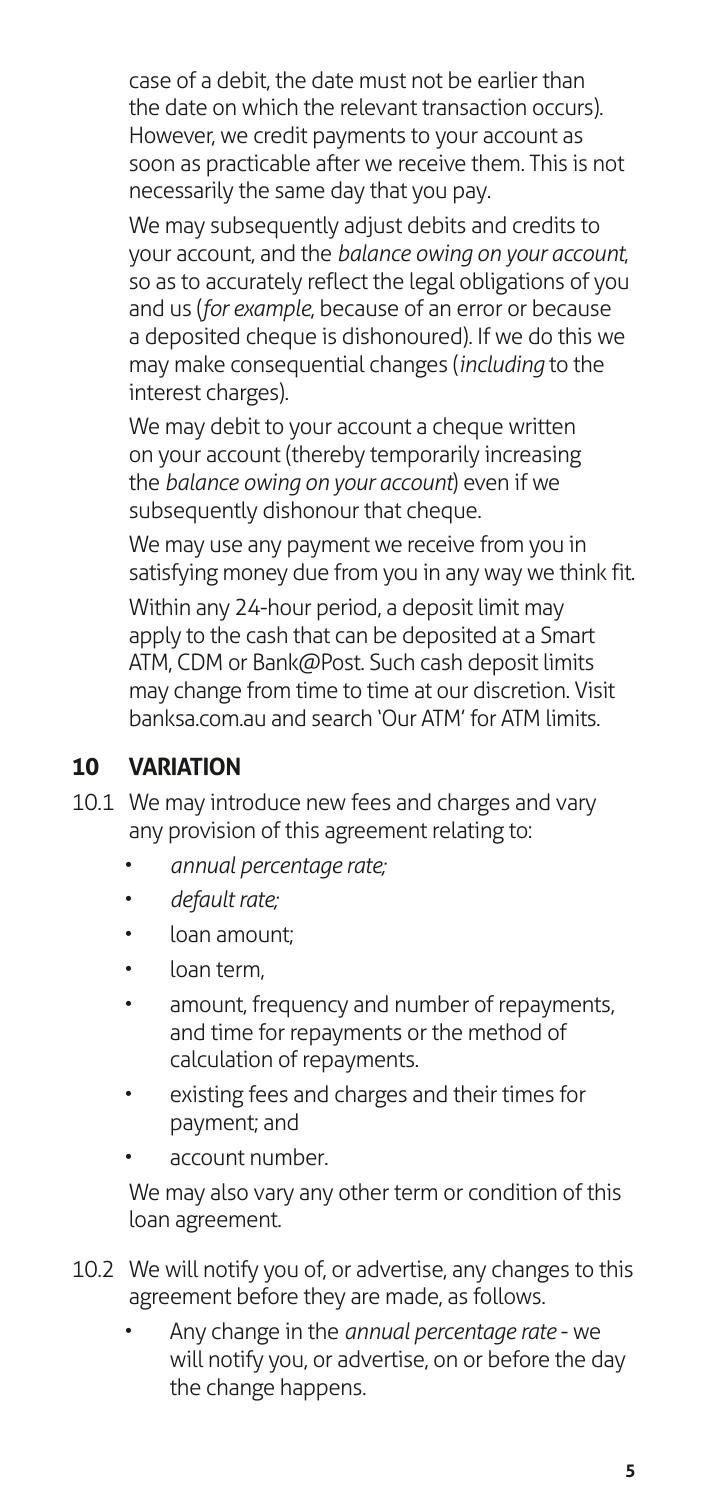- <span id="page-9-0"></span>• Any change in the amount of fees or charges we will notify you, or advertise, at least 30 days before the change takes effect.
- The introduction of any new fees or charges we will notify you at least 30 days before the change takes effect (if your loan is regulated by a National Credit Code we may advertise the change instead of writing to you).
- In relation to the variation or introduction of a government charge payable directly or indirectly by you - we will notify you of, or advertise, the change at least 30 days before the changes take. However if your loan is not regulated by a National Credit Code and the change is published by a government, governmental agency or representative body, we may not notify you of, or advertise, the change.
- Any other change we will notify you as soon as reasonably possible (which may be before or after the change is made) or, if we believe the change is unfavourable to you, at least 30 days before the change takes effect.

However, where the change reduces your obligations or extends the time for payment, we will give you notice as soon as reasonably possible (this may be before or when we send you the next statement of account after the change takes effect).

We can also give you a shorter notice period (or no notice) if we believe that it is necessary to avoid, or to reduce, a material increase in our credit risk or our loss.

Unless your *Offer* says otherwise, any advertisements of changes will appear in The Adelaide Advertiser and The Australian. If we advertise a variation, we will give you the details when we send you the next statement of account.

## **11 GST**

You must increase the amount ("**original amount**") of any payment due by you at any time under this agreement by an additional amount sufficient to cover any GST payable by us on your payment, if not already included in the calculation of that original amount.

The total amount received by us, after discounting for the amount of any GST payable by us on that total, must equal the original amount.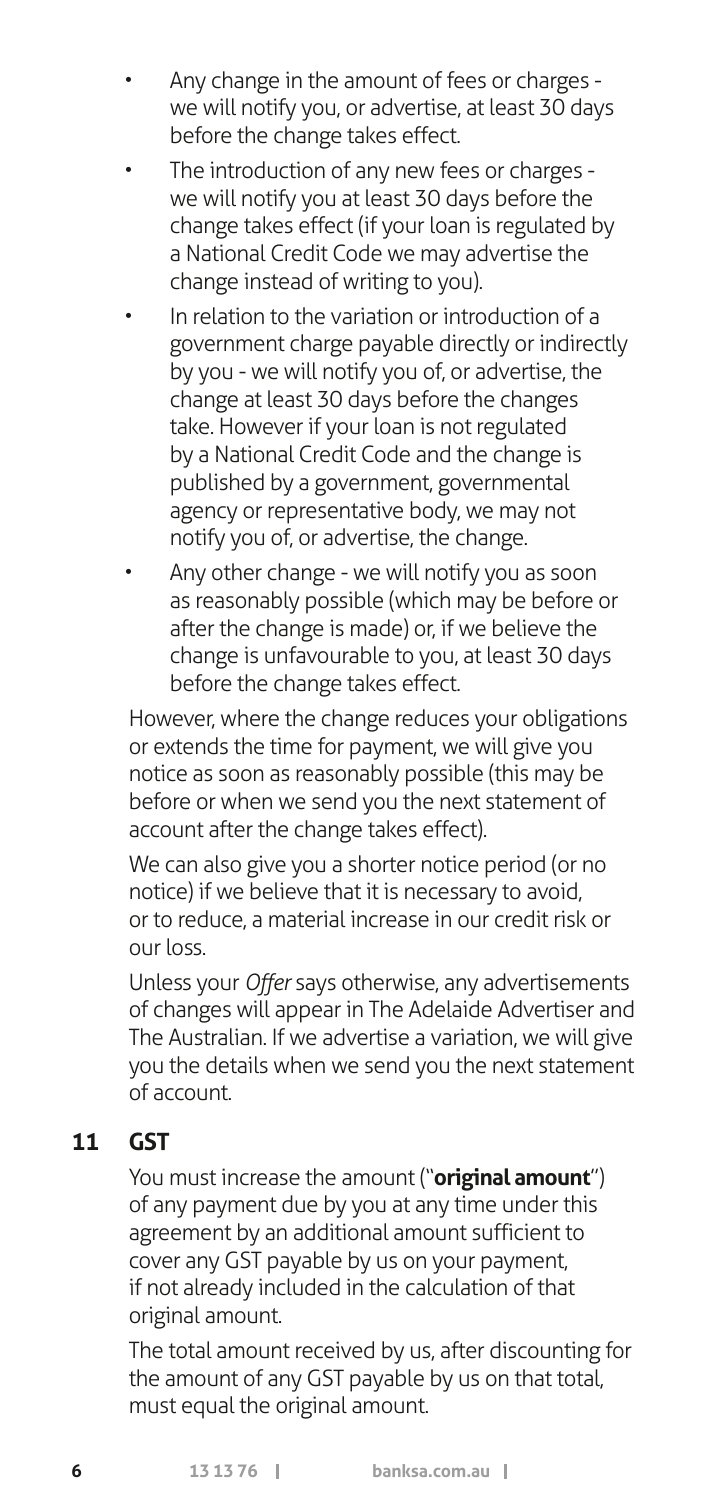<span id="page-10-0"></span>We will tell you of any additional GST amount, if it has not already been set out in this agreement.

You must pay, as requested by us, any additional amount necessary to compensate us for any direct or indirect increase resulting from any GST in the cost to us of:

- carrying on the business connected with making, funding, maintaining or administering this agreement; or
- any possession, repair or sale of, or other dealing or action relating to, any property connected with this agreement or any security.

## **12 NATIONAL CREDIT CODE**

This clause applies to the extent that the Credit Code applies to this agreement.

If:

- (a) the National Credit Code would otherwise make a provision of this agreement illegal, void or unenforceable; or
- (b) a provision of this agreement would otherwise contravene a requirement of the National Credit Code or impose an obligation or liability which is prohibited by the National Credit Code,

 the agreement is to be read as if that provision were varied to the extent necessary to comply with the National Credit Code or, if necessary, omitted.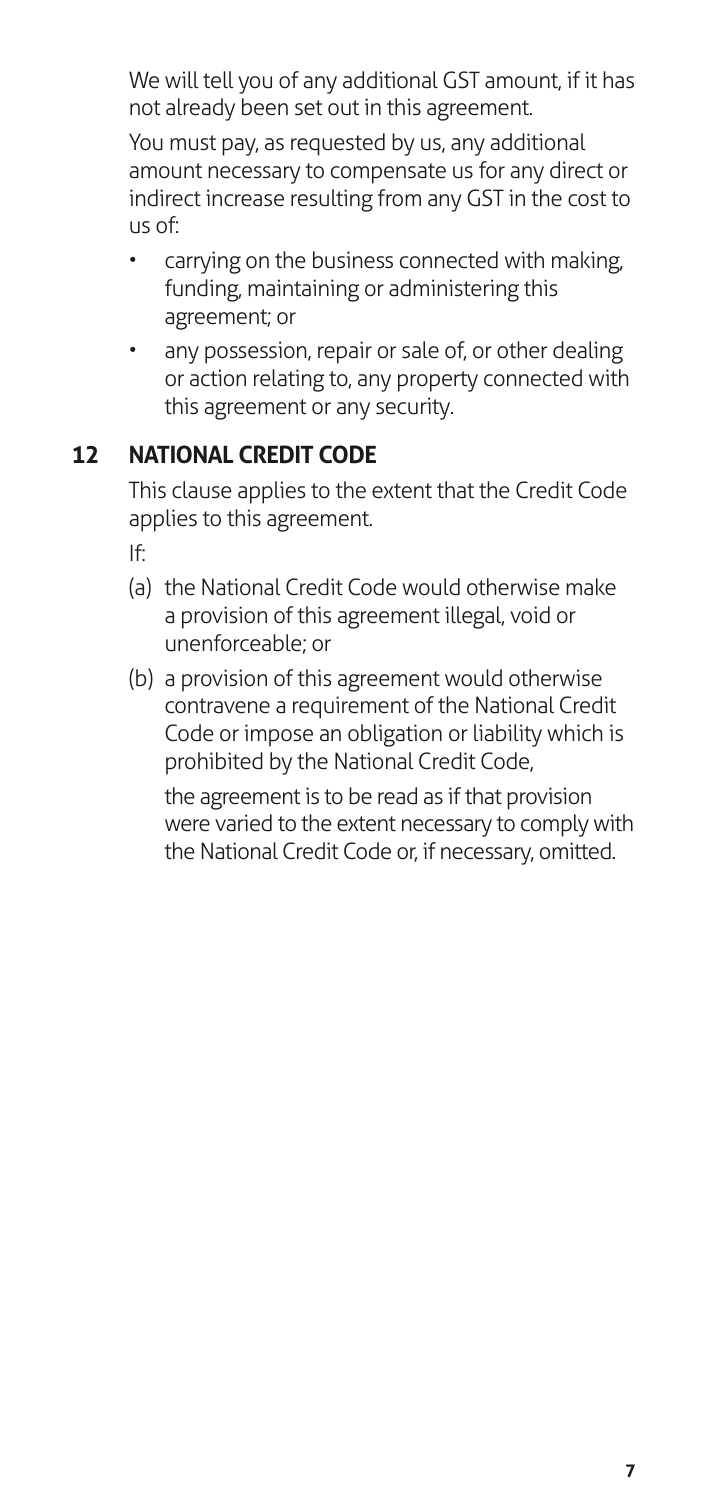<span id="page-11-0"></span>**More information about banking.**

**Please read the BankSA Transaction, Saving and Investment Accounts – Banking Services Terms and Conditions and general information booklet you received with the** *Offer***. As well as containing the terms and conditions that apply to the use of your account and any card connected to it, the booklet contains all types of information about banking services and the Banking Code of Practice.**

**We strive to give you account information which is accurate and up-to-date at all times. However, if your interest charges are due to be debited on a non-banking day and you make an automated balance enquiry (such as through our Telebanking centre or at an ATM) on the interest debit day itself (or immediately preceding non-banking day(s)), the balance quoted will not be the balance on the actual enquiry date. Instead it will be the opening balance for the day after the interest charges are debited (that is, it will take into account the amount of the interest charges).**

#### **13 JOINT ACCOUNTS**

If there are more than one of you, then you are jointly and severally bound to comply with this agreement, and are liable for all amounts which are owing to us at any time on the joint account.

Either of you can write to us and terminate your liability for future advances on your joint account. If either of you ask to terminate your liability, we may stop operations on your joint account generally. In any case, each of you remain liable for all transactions either of you make prior to the date you cancelled your liability for future advances on your joint account, even if the transactions are debited to the joint account after the cancellation date.

If there are more than one of you and any one of you can withdraw funds from your account, you can ask us to change this so that all of you have to approve any future withdrawals. However, if you do that some of the ways you are allowed to make withdrawals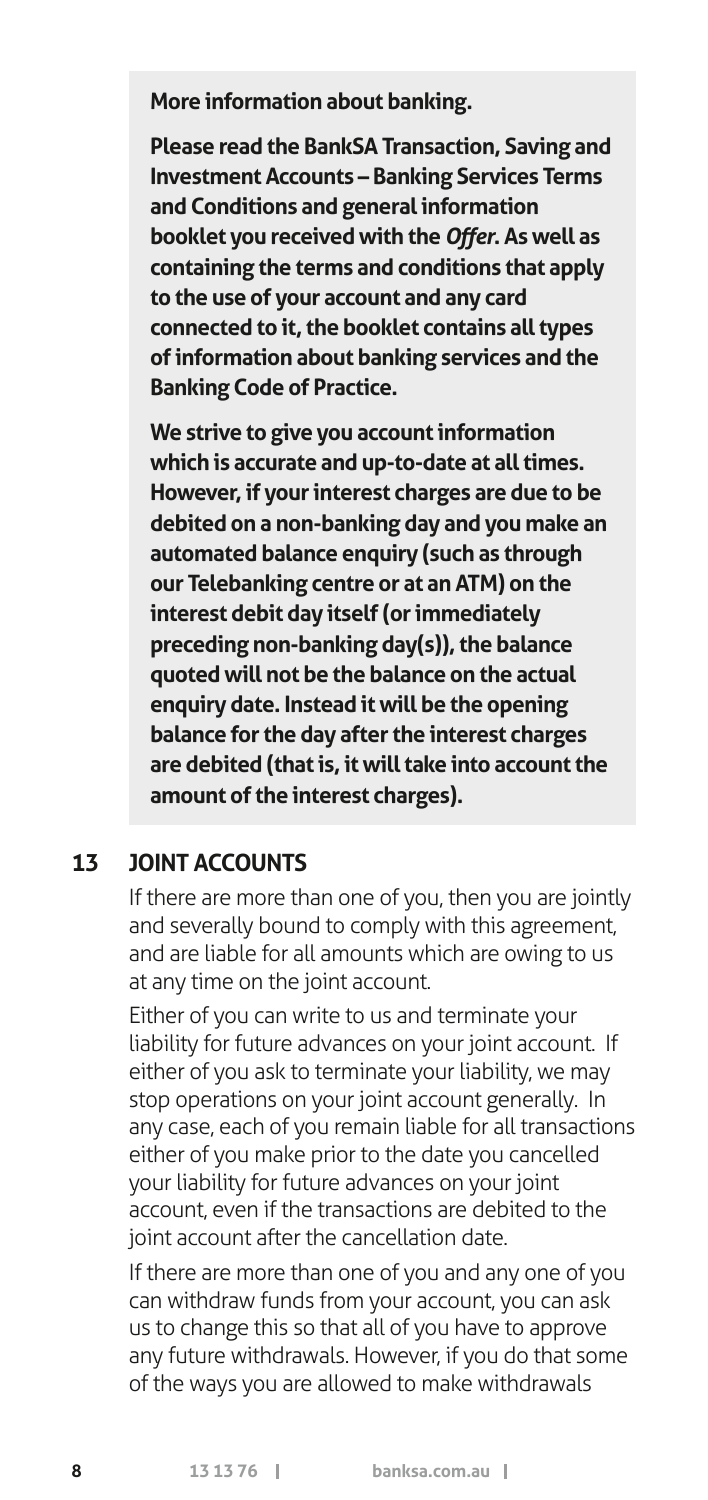<span id="page-12-0"></span>from the account, and certain features of the account, may no longer be available to you.

## **14 APPLICABLE LAW**

This agreement is governed by the law in force in the State or Territory of our address stated in the *Offer*. You and we submit to the non-exclusive jurisdiction of the courts of that place.

## **15 APPROPRIATE USE OF OUR SERVICES**

- (a) You must not use the services we provide for any illegal purpose.
- (b) Where we consider it necessary for us to meet our regulatory and compliance obligations:
	- (i) you must provide us with any information we reasonably request;
	- (ii) we will disclose information we hold to regulatory and law enforcement agencies, other financial institutions, third parties and members of the BankSA Group; and
	- (iii) we may delay, block or refuse to provide any of our services.

## **16 PRIVACY STATEMENT**

Our privacy policy is available at [banksa.com.au](http://banksa.com.au) or by calling 13 13 76 and covers how we handle your personal information.

## **17 OUR REPORTING OBLIGATIONS**

We are required to identify certain US persons in order to meet account information reporting requirements under local and international laws.

If you or (where you are an entity) any office bearer\* of the entity and/or any individual who holds an interest in the entity of more than 25% (a Controlling Person) are a US citizen or US tax resident, you must telephone 1300 668 155 at the time of accepting these Terms and Conditions. When you contact us you will be asked to provide additional information about your US tax status and/or the US tax status of any Controlling Person which will constitute certification of US tax status for the purposes of the application to which these Terms and Conditions relate.

Unless you notify us that you and/or any Controlling Person are a US citizen or US tax resident as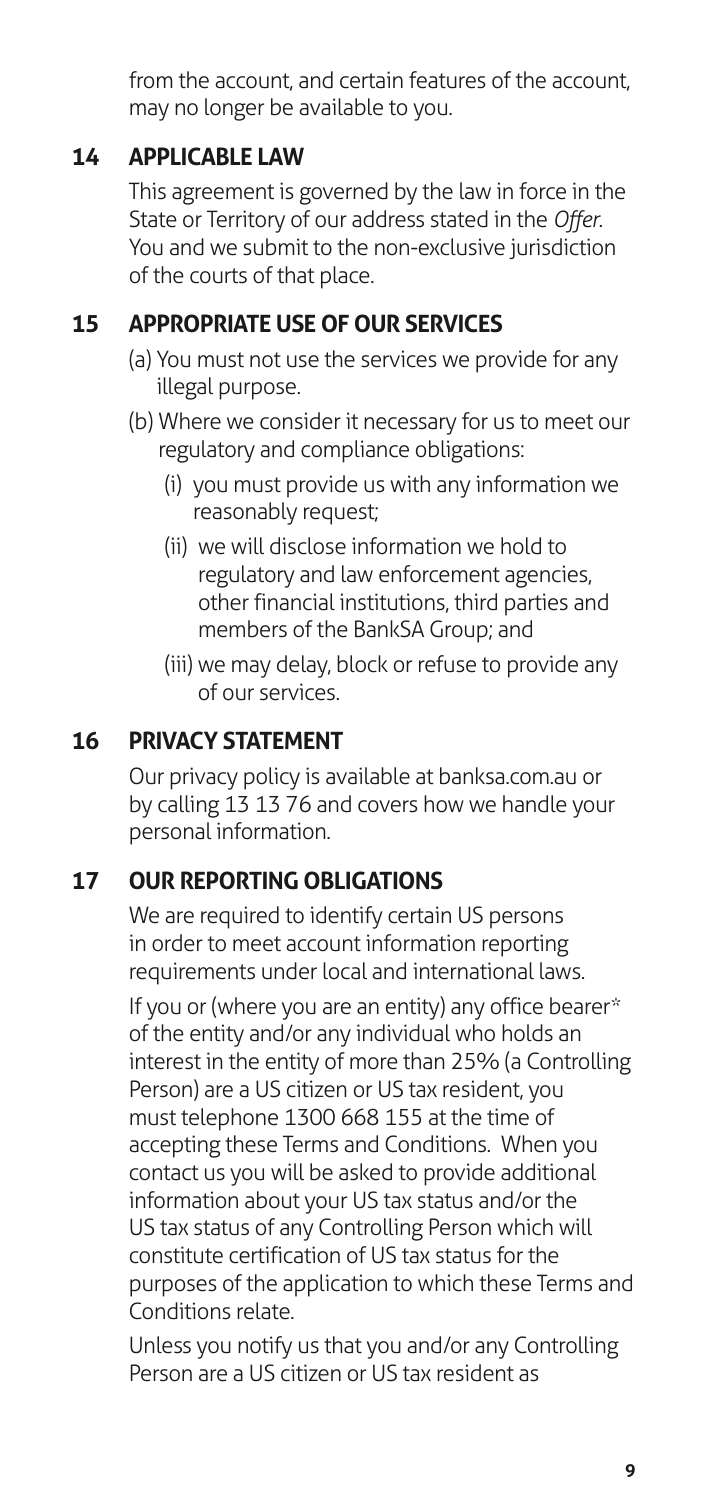<span id="page-13-0"></span>specified above, accepting these Terms and Conditions constitutes certification that you and/or any Controlling Person are not a US citizen or US tax resident.

If at any time after account opening, information in our possession suggests that you and/or any Controlling Person may be a US citizen or US tax resident, you may be contacted to provide further information on your US tax status and/or the US tax status of any Controlling Person. Failure to respond may lead to certain reporting requirements applying to the account.

\*Director of a company, partner in a partnership, trustee of a trust, chairman, secretary or treasurer of an association or co-operative

## **18 PROBLEMS, ERRORS AND COMPLAINTS**

If you believe an error has been made or contact centre, please notify your nearest BankSA branch. We will correct any error that is found to be ours as soon as possible.

If you have a problem or complaint about your loan account, you should speak to our Customer Service personnel. The relevant details are set out on the back of this booklet.

To assist us in resolving your problem or complaint, you should:

- report it promptly;
- state clearly the nature of the problem or your particular grievance; and
- have available all documents and background information.

If you are not satisfied with our response or handling of your complaint, you may be able to lodge a complaint with the free, independent external dispute resolution scheme, the Australian Financial Complaints Authority (AFCA). AFCA's details are set out below.

Australian Financial Complaints Authority

Online: [www.afca.org.au](http://www.afca.org.au)

Email: [info@afca.org.au](mailto:info%40afca.org.au?subject=)

Phone: 1800 931 678 (free call)

Mail: Australian Financial Complaints Authority GPO Box 3 Melbourne VIC 3001.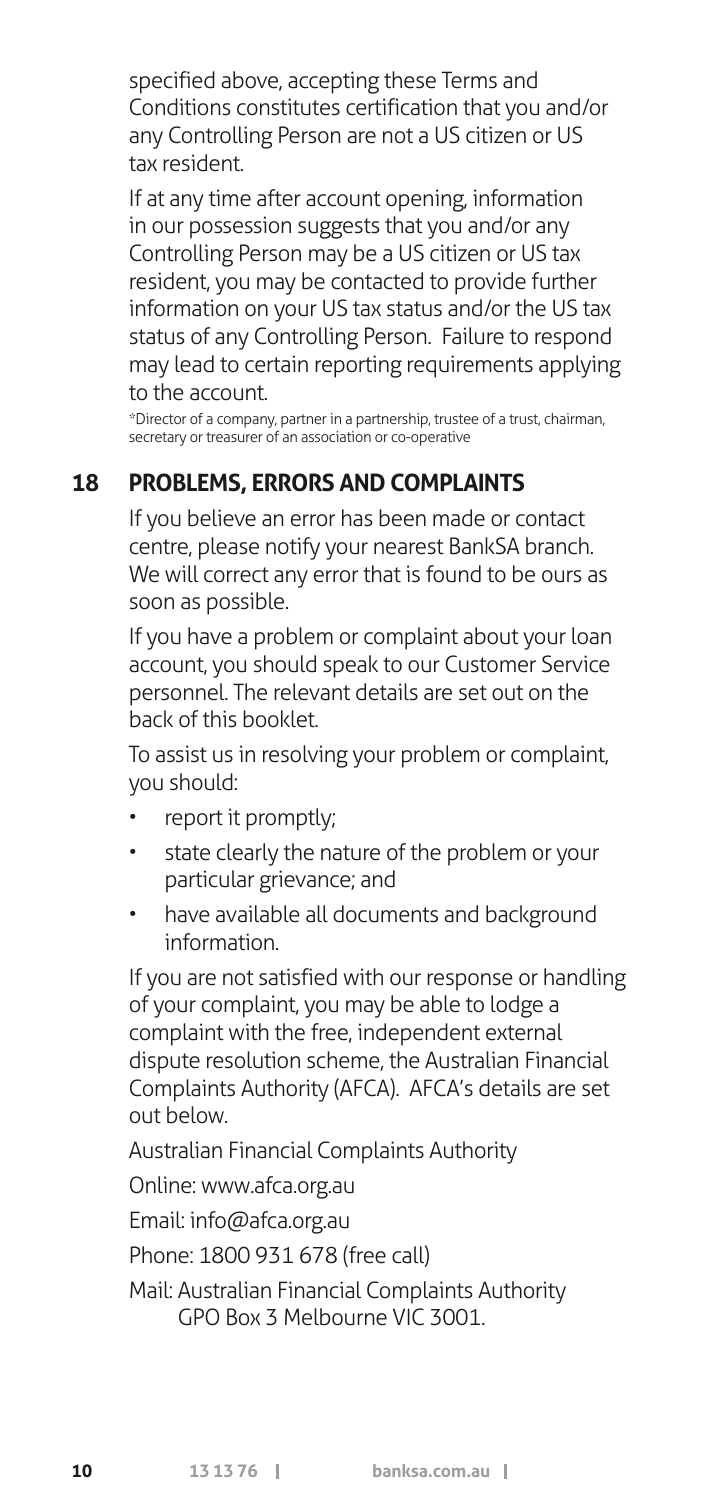## <span id="page-14-0"></span>**19 MEANING OF WORDS**

*annual percentage rate* means a per annum rate of interest applying to the loan facility.

*balance owing on your account* means at any time, the difference between all amounts credited and all amounts debited to your account under this agreement at that time. When this amount is to be calculated for the end of a day, it includes all debits and credits assigned to that day.

*Bank@Post* includes selected Australia Post Offices where you can deposit or withdraw cash and check your account balance.

*banking day* means a day other than a Saturday or Sunday, or a public, special or bank holiday in the State or Territory of the applicable law.

*CDM* means any authorised Coin Deposit Machine in selected branches where you can use your Card and PIN to deposit coins.

the *credit limit* is stated in the *Offer*.

*default rate* means the *default rate* described in the *Offer*.

the *disclosure date* is stated in the *Offer*.

*for example* or *including*, when introducing an example, does not limit the meaning of the words to which the example relates to that example or examples of a similar kind.

*GST* means any tax imposed on the supply of any goods, services, real or personal property or other things or similar tax.

#### *including* see *for example*.

*Offer* means the Get Set Loan *Offer* which is part of this agreement.

*small business* has the same meaning given to it by the Banking Code of Practice.

*Smart ATM* means any authorised automatic teller machine that accepts deposits.

*total amount owing* means, at any time, the *balance owing on your account* at that time (plus all accrued interest charges, default interest charges and other amounts which you must pay under this agreement but which have not been debited to your account at that time).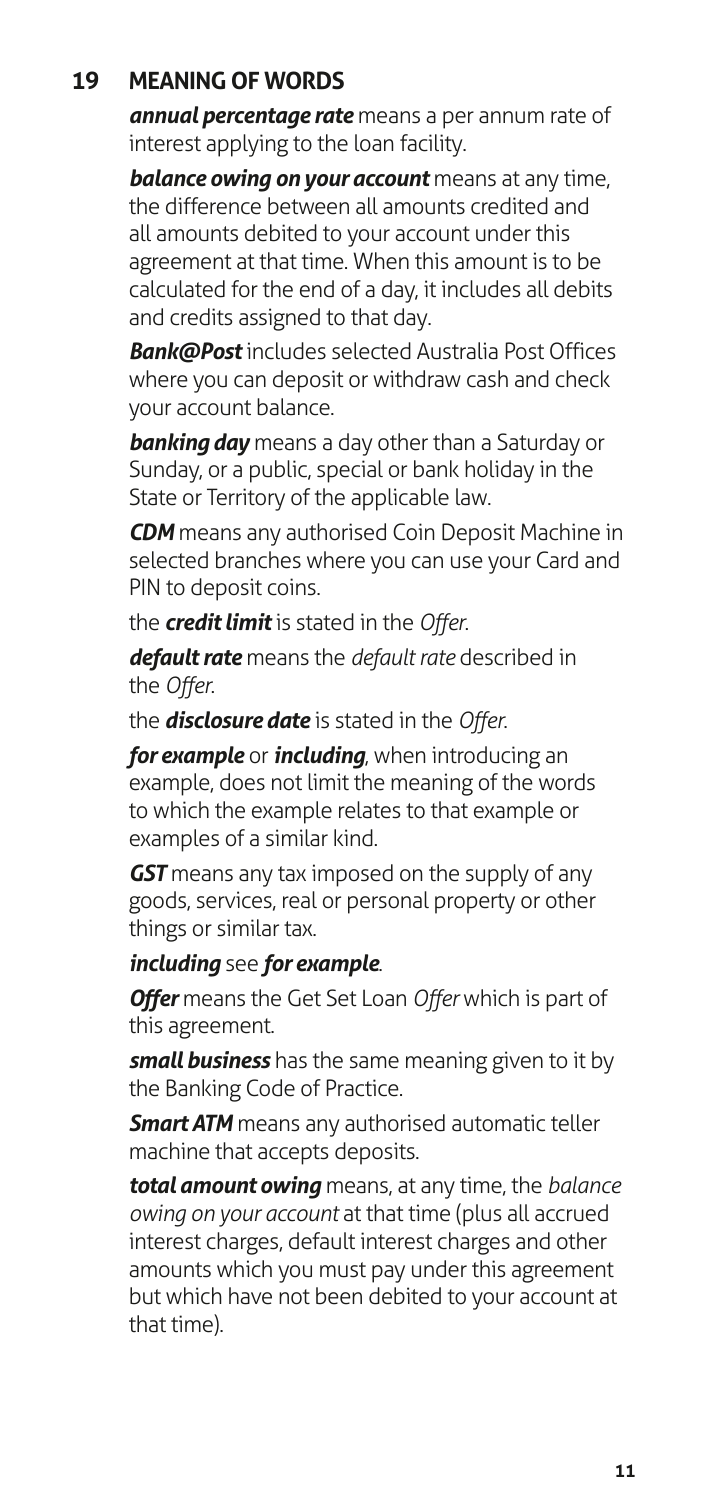*we, us, our*, *BankSA* or *the Bank* means BankSA – A Division of Westpac Banking Corporation ABN 33 007 457 141 AFSL 233714.

*you* means the person or persons named in the *Offer* as "Borrower". If there are more than one, you means each of them separately and every two or more of them jointly. You includes your successors and assigns.

The singular includes the plural and vice versa.

**The Australian Banking Association's banking code of practice as updated, and adopted by us, from time to time (Banking Code) sets out the standards of practice and service in the Australian banking industry for individuals and small business customers, and their guarantors who are individuals.** 

**The relevant provisions of the Banking Code apply to the banking services referred to in this document. This means that we will comply with the Banking Code, where it applies to the banking services provided to you.**

**You can view a copy of the Banking Code on our website or ask us for a hard copy in branch or over the phone.**

**This part of the General Terms booklet only applies to you if you are an individual and, when you enter into the agreement, you intend to use the credit obtained under this agreement wholly or predominantly for personal, domestic or household purposes.**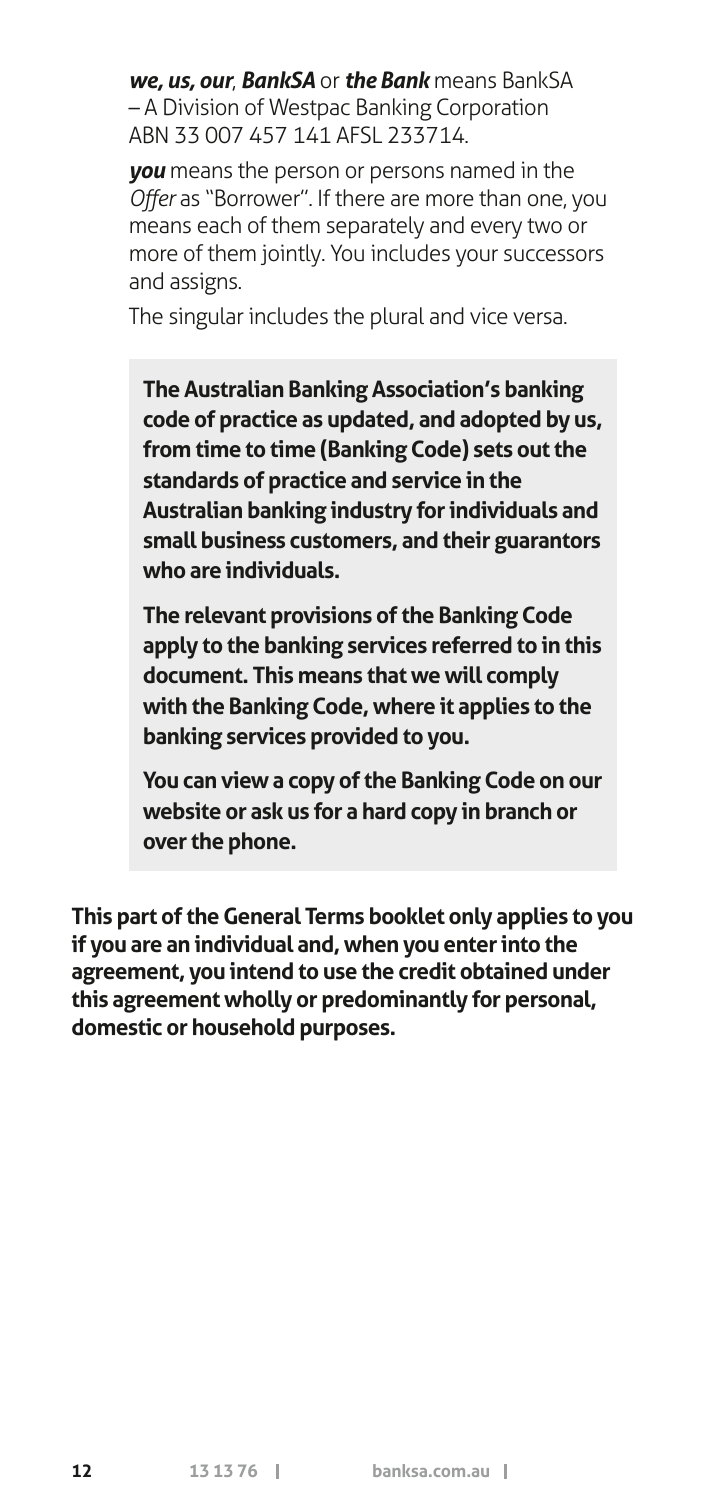## <span id="page-16-0"></span>**INFORMATION STATEMENT**

## **Things you should know about your proposed credit contract**

This statement tells you about some of the rights and obligations of yourself and your credit provider. It does not state the terms and conditions of your contract.

If you have any concerns about your contract, contact the credit provider and, if you still have concerns, the AFCA scheme, or get legal advice.

## **THE CONTRACT**

#### **1 How can I get details of my proposed credit contract?**

 Your credit provider must give you a precontractual statement containing certain information about your contract. The precontractual statement, and this document, must be given to you before —

- your contract is entered into; or
- you make an offer to enter into the contract; whichever happens first.

#### **2 How can I get a copy of the final contract?**

 If the contract document is to be signed by you and returned to your credit provider, you must be given a copy to keep. Also, the credit provider must give you a copy of the final contract within 14 days after it is made. This rule does not, however, apply if the credit provider has previously given you a copy of the contract document to keep.

 If you want another copy of your contract, write to your credit provider and ask for one. Your credit provider may charge you a fee. Your credit provider has to give you a copy —

- within 14 days of your written request if the original contract came into existence 1 year or less before your request; or
- otherwise within 30 days of your written request.

#### **3 Can I terminate the contract?**

 Yes. You can terminate the contract by writing to the credit provider so long as —

- you have not obtained any credit under the contract; or
- a card or other means of obtaining credit given to you by your credit provider has not been used to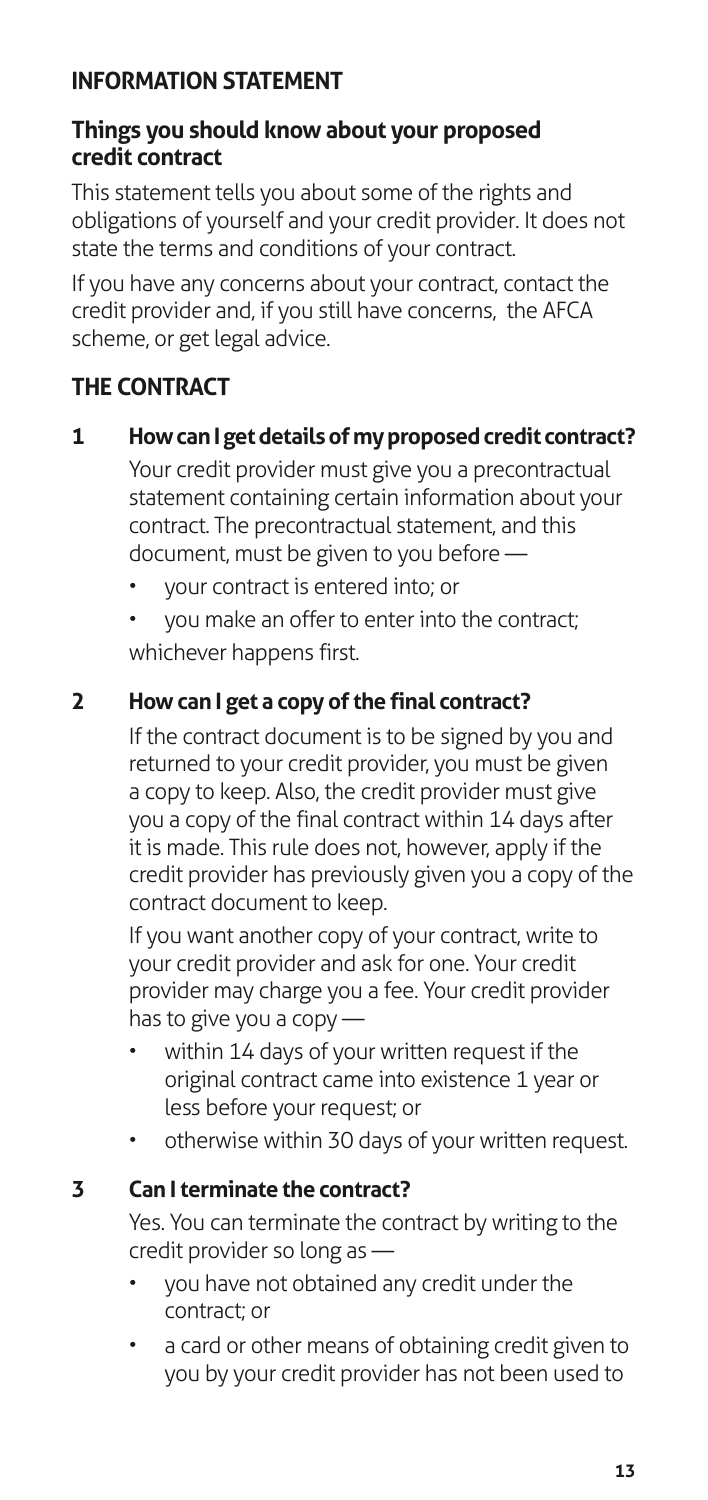acquire goods or services for which credit is to be provided under the contract.

 However, you will still have to pay any fees or charges incurred before you terminated the contract.

#### **4 Can I pay my credit contract out early?**

 Yes. Pay your credit provider the amount required to pay out your credit contract on the day you wish to end your contract.

#### **5 How can I find out the pay out figure?**

 You can write to your credit provider at any time and ask for a statement of the pay out figure as at any date you specify. You can also ask for details of how the amount is made up.

 Your credit provider must give you the statement within 7 days after you give your request to the credit provider. You may be charged a fee for the statement.

## **6 Will I pay less interest if I pay out my contract early?**

 Yes. The interest you can be charged depends on the actual time money is owing. However, you may have to pay an early termination charge (if your contract permits your credit provider to charge one) and other fees.

#### **7 Can my contract be changed by my credit provider?**

Yes, but only if your contract says so.

#### **8 Will I be told in advance if my credit provider is going to make a change in the contract?**

 That depends on the type of change. *For example* —

• you get at least same day notice for a change to an *annual percentage rate*.

 That notice may be a written notice to you or a notice published in a newspaper.

- you get 20 days advance written notice for —
- a change in the way in which interest is calculated; or
- a change in credit fees and charges; or
- any other changes by your credit provider;

 except where the change reduces what you have to pay or the change happens automatically under the contract.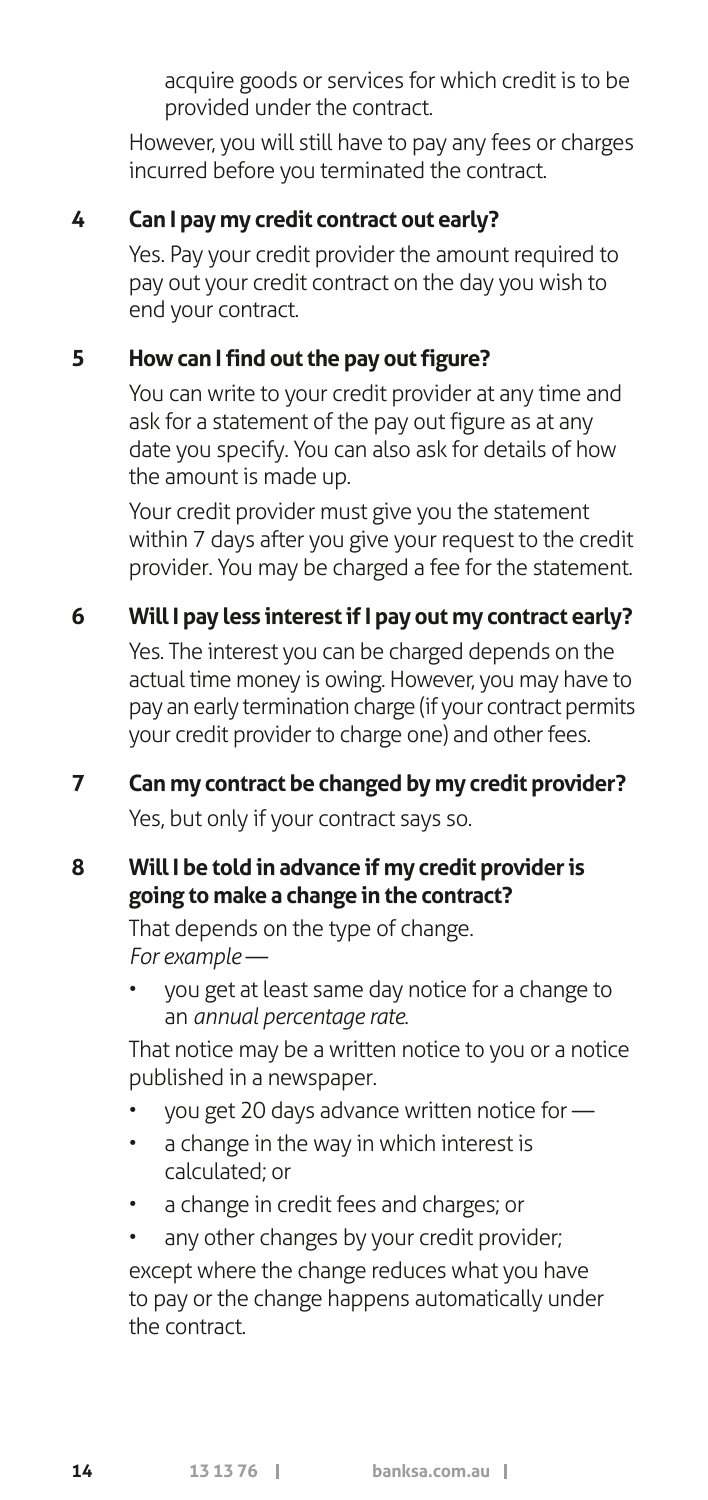#### <span id="page-18-0"></span>**9 Is there anything I can do if I think that my contract is unjust?**

 Yes. You should first talk to your credit provider. Discuss the matter and see if you can come to some arrangement.

If that is not successful, you may contact the AFCA scheme. The AFCA scheme is a free service established to provide you with an independent mechanism to resolve specific complaints. The AFCA scheme can be contacted at:

Australian Financial Complaints Authority

Online: [www.afca.org.au](http://www.afca.org.au)

Email: [info@afca.org.au](mailto:info%40afca.org.au?subject=)

Phone: 1800 931 678 (free call)

Mail: Australian Financial Complaints Authority GPO Box 3 Melbourne VIC 3001

Alternatively, you can go to court. You may wish to get legal advice from your community legal centre or Legal Aid.

You can also contact ASIC, the regulator, for information on 1300 300 630 or through ASIC's website at www.asic.gov.au

## **INSURANCE**

## **10 Do I have to take out insurance?**

 Your credit provider can insist you take out or pay the cost of types of insurance specifically allowed by law. These are compulsory third party personal injury insurance, mortgage indemnity insurance or insurance over property covered by any mortgage. Otherwise, you can decide if you want to take out insurance or not. If you take out insurance, the credit provider cannot insist that you use any particular insurance company.

## **11 Will I get details of my insurance cover?**

 Yes, if you have taken out insurance over mortgaged property or consumer credit insurance and the premium is financed by your credit provider. In that case the insurer must give you a copy of the policy within 14 days after the insurer has accepted the insurance proposal.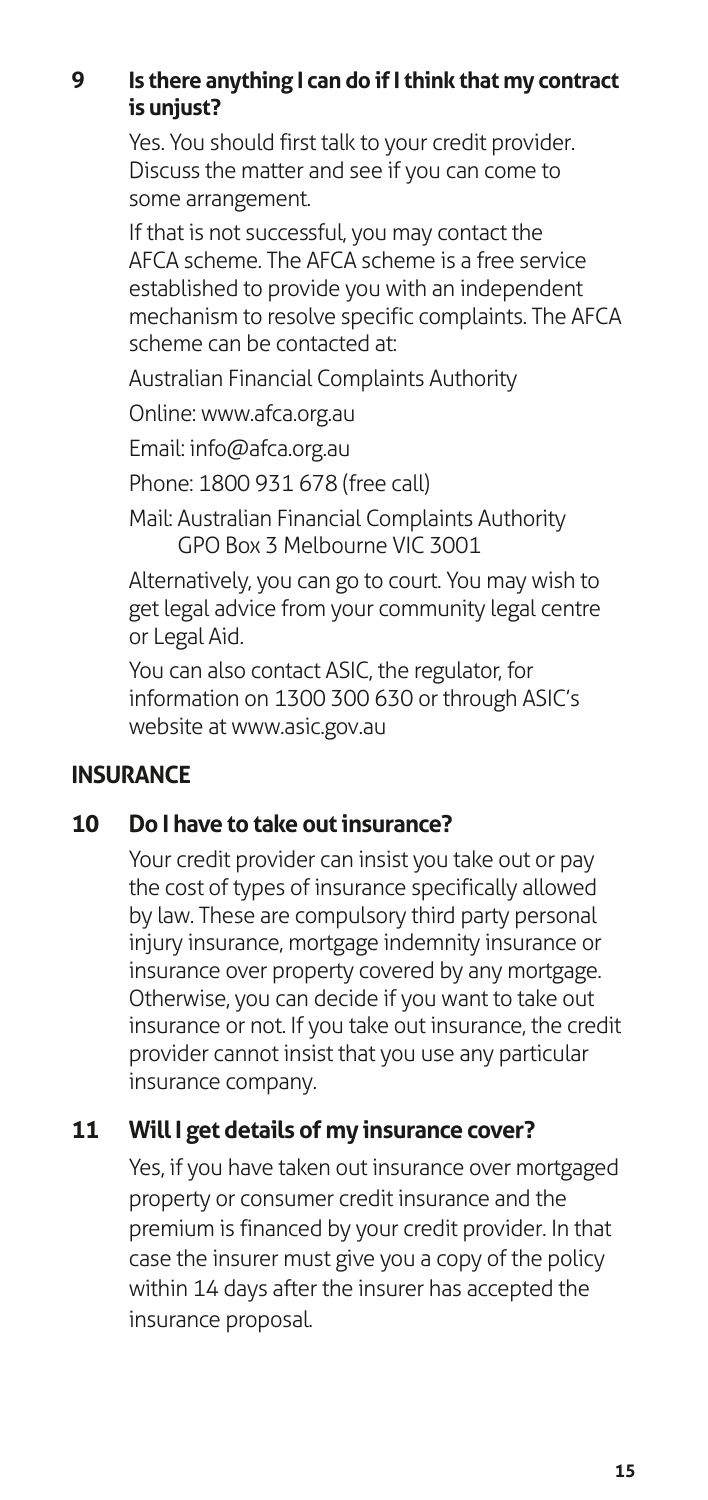<span id="page-19-0"></span> Also, if you acquire an interest in any such insurance policy which is taken out by your credit provider then, within 14 days of that happening, your credit provider must ensure you have a written notice of the particulars of that insurance.

 You can always ask the insurer for details of your insurance contract. If you ask in writing, your insurer must give you a statement containing all the provisions of the contract.

#### **12 If the insurer does not accept my proposal, will I be told?**

 Yes, if the insurance was to be financed by the credit contract. The insurer will inform you if the proposal is rejected.

#### **13 In that case, what happens to the premiums?**

 Your credit provider must give you a refund or credit unless the insurance is to be arranged with another insurer.

#### **14 What happens if my credit contract ends before any insurance contract over mortgaged property?**

 You can end the insurance contract and get a proportionate rebate of any premium from the insurer.

#### **GENERAL**

#### **15 What to I do if I cannot make a repayment?**

 Get in touch with your credit provider immediately. Discuss the matter and see if you can come to some arrangement. You can ask your credit provider to change your contract in a number of ways —

- to extend the term of your contract and reduce payments; or
- to extend the term of your contract and delay payments for a set time; or
- to delay payments for a set time.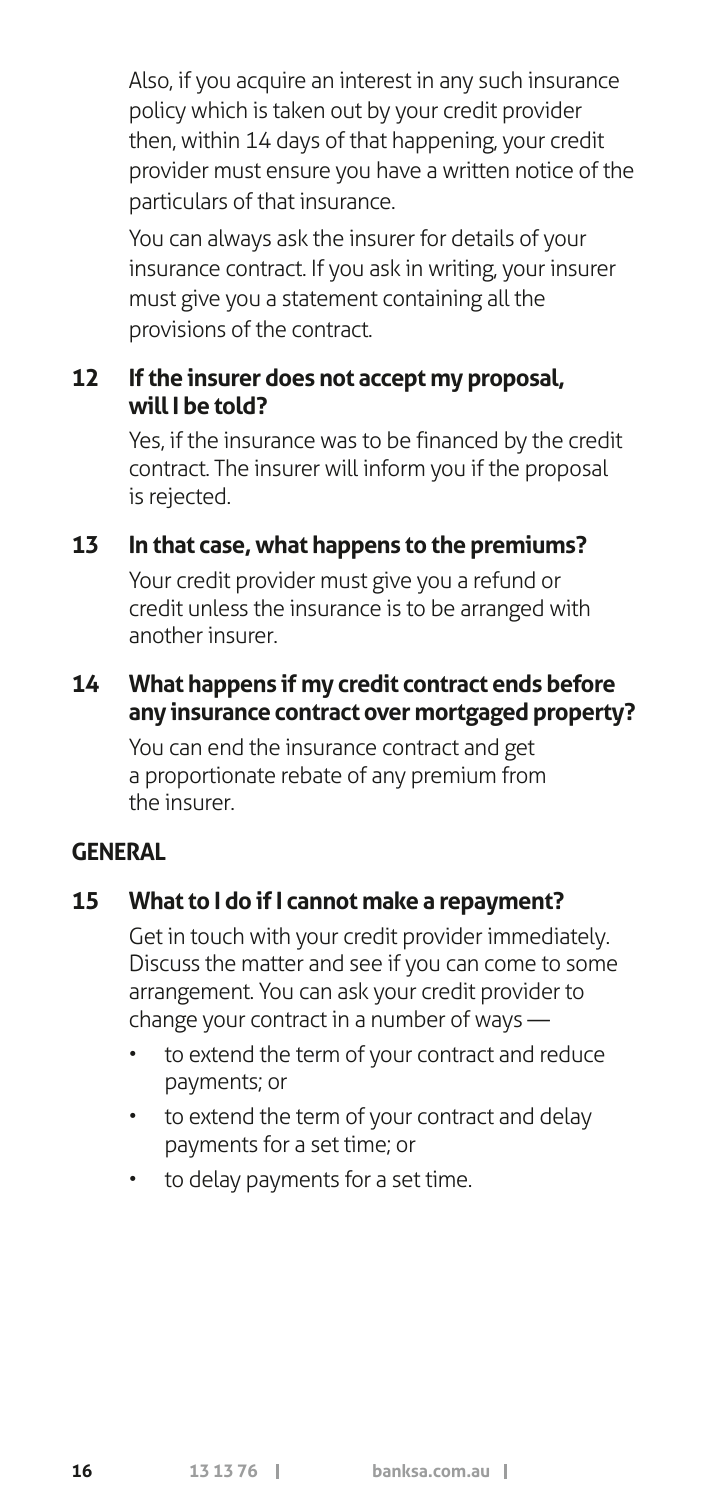## **16 What if my credit provider and I cannot agree on a suitable arrangement?**

 If the credit provider refuses your request to change the repayments, you can ask the credit provider to review this decision if you think it is wrong.

 If the credit provider still refuses your request you can complain to the AFCA scheme. Further details about this scheme are set out below in question 25.

## **17 Can my credit provider take action against me?**

 Yes, if you are in default under your contract. But the law says that you cannot be unduly harassed or threatened for repayments. If you think you are being unduly harassed or threatened, contact the AFCA scheme or ASIC, or get legal advice.

## **18 Do I have any other rights and obligations?**

 Yes. The law will give you other rights and obligations. You should also **READ YOUR CONTRACT** carefully.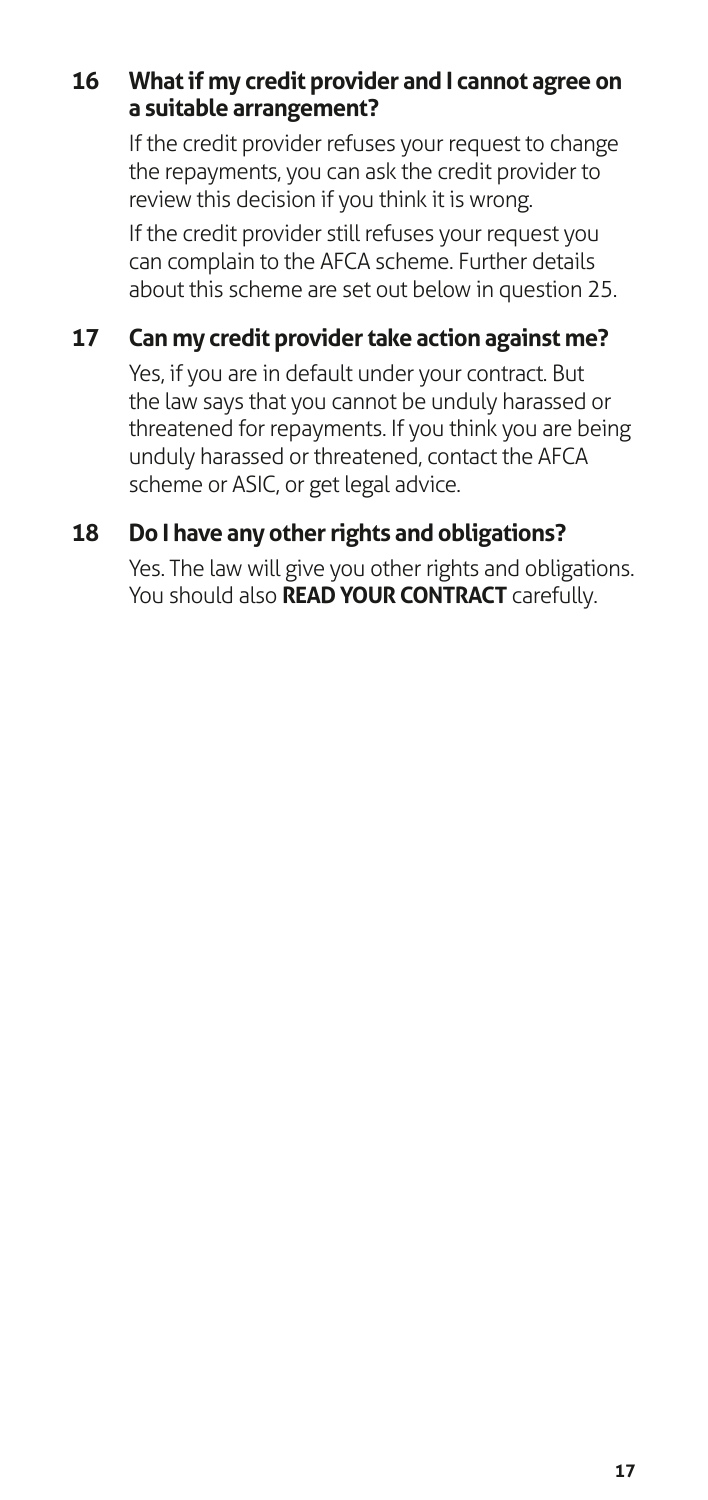**IF YOU HAVE ANY COMPLAINTS ABOUT YOUR CREDIT CONTRACT, OR WANT MORE INFORMATION, CONTACT YOUR CREDIT PROVIDER. YOU MUST ATTEMPT TO RESOLVE YOUR COMPLAINT WITH YOUR CREDIT PROVIDER BEFORE CONTACTING THE AFCA SCHEME. IF YOU HAVE A COMPLAINT WHICH REMAINS UNRESOLVED AFTER SPEAKING TO YOUR CREDIT PROVIDER YOU CAN CONTACT THE AFCA SCHEME OR GET LEGAL ADVICE.**

**THE AFCA SCHEME IS A FREE SERVICE ESTABLISHED TO PROVIDE YOU WITH AN INDEPENDENT MECHANISM TO RESOLVE SPECIFIC COMPLAINTS. THE AFCA SCHEME CAN BE CONTACTED AT:**

**AUSTRALIAN FINANCIAL COMPLAINTS AUTHORITY ONLINE: [WWW.AFCA.ORG.AU](http://WWW.AFCA.ORG.AU)  EMAIL: [INFO@AFCA.ORG.AU](mailto:INFO%40AFCA.ORG.AU?subject=) PHONE: 1800 931 678 (FREE CALL) MAIL: AUSTRALIAN FINANCIAL COMPLAINTS AUTHORITY GPO BOX 3 MELBOURNE VIC 3001**

**PLEASE KEEP THIS INFORMATION STATEMENT. YOU MAY WANT SOME INFORMATION FROM IT AT A LATER DATE.**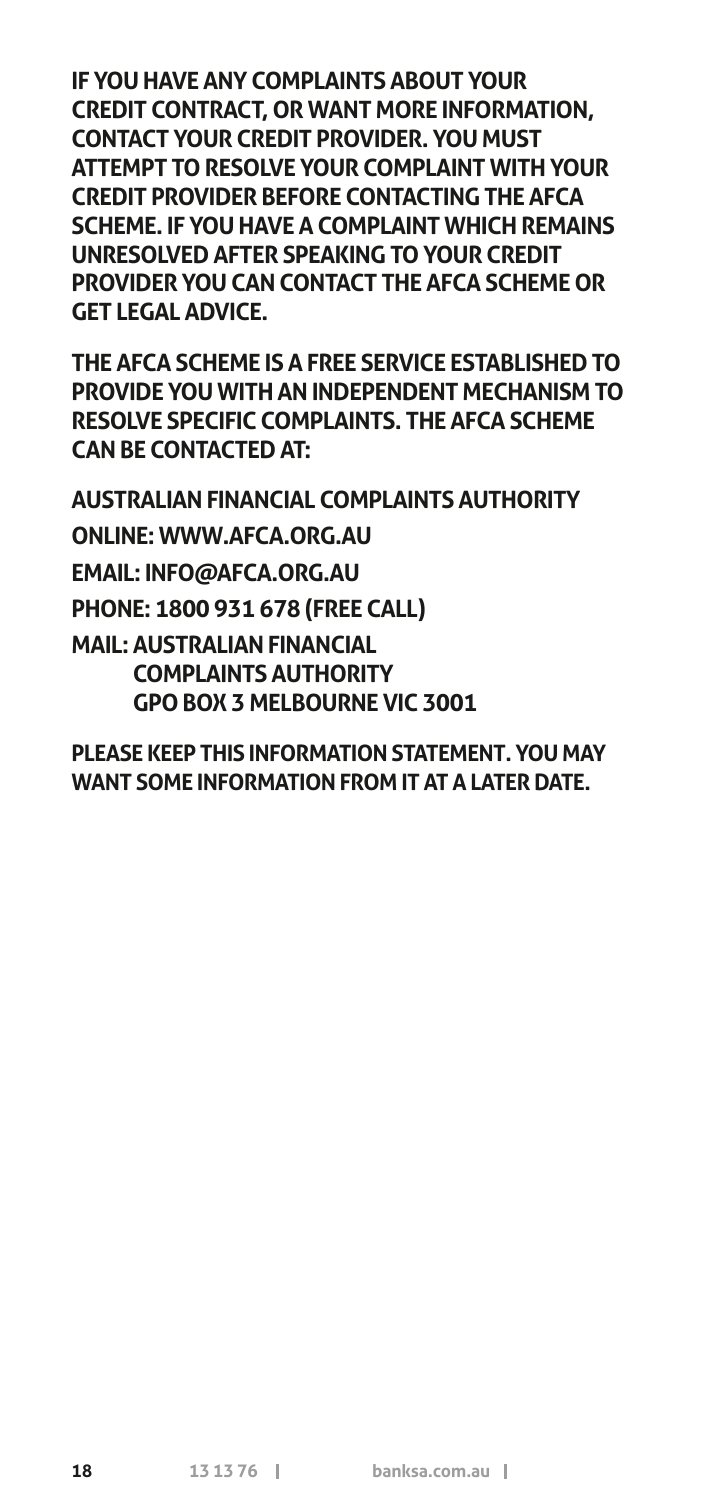This page has been left blank intentionally